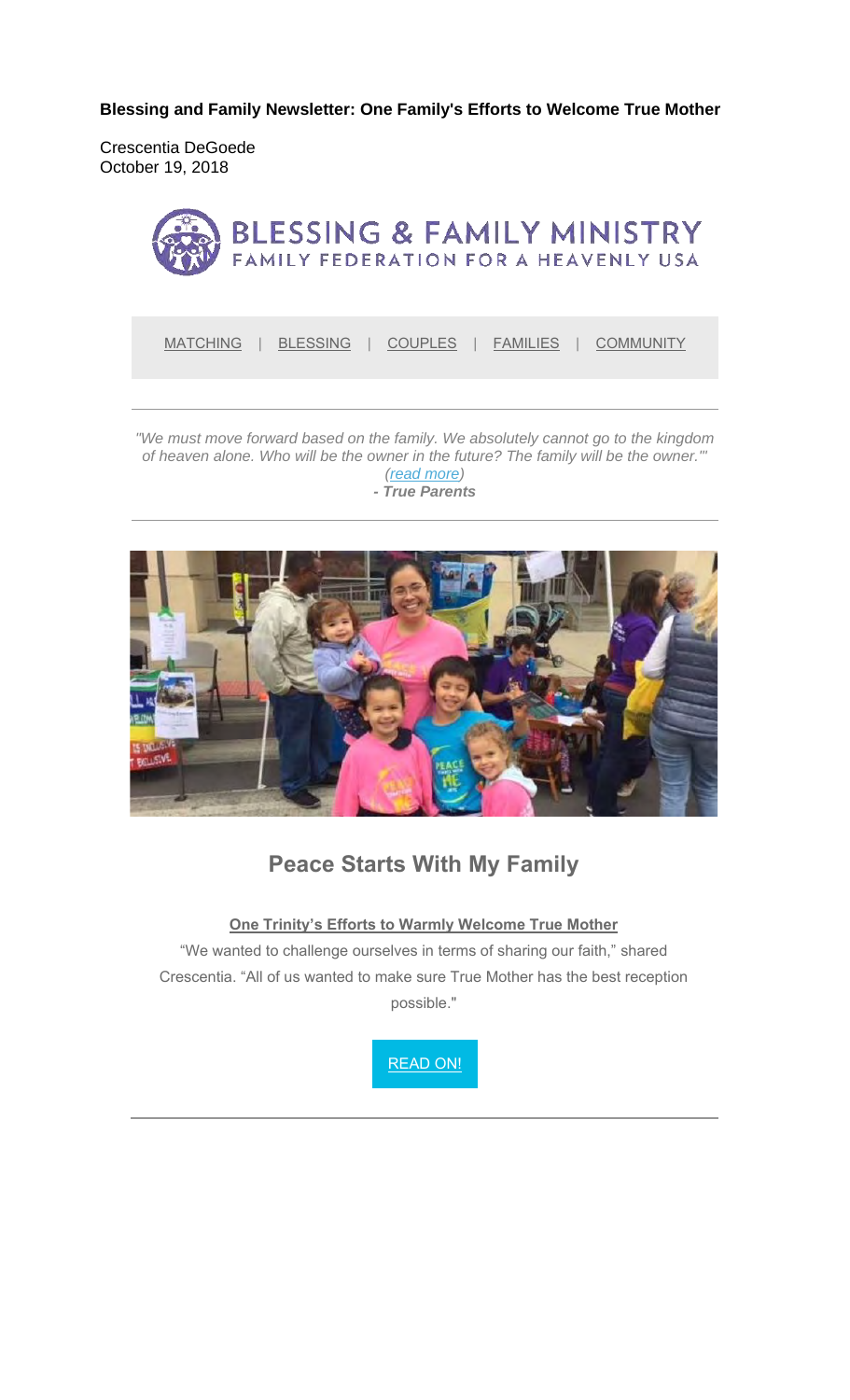

# **Workshop for Youth & Young Adults • Childcare Included!**

Join YAYAM for a memorable weekend at UTS with 300 youth from around the country! If you're a parent, bring your child!

LEARN MORE



# **High Noon Launches New Website & Programs**

High Noon just launched their new website along with some great new programs for pornography recovery. Also find out how you can help their mission!

**CHECK IT OUT** 



### **Article: Don't Raise an Entertainment Junkie**

#### **By Love & Logic**

Parents give their kids an advantage in life by understanding that children need plenty of opportunities to find themselves in a rather dull or "boring" situation in order to develop and practice creative ways of entertaining themselves.

READ ARTICLE